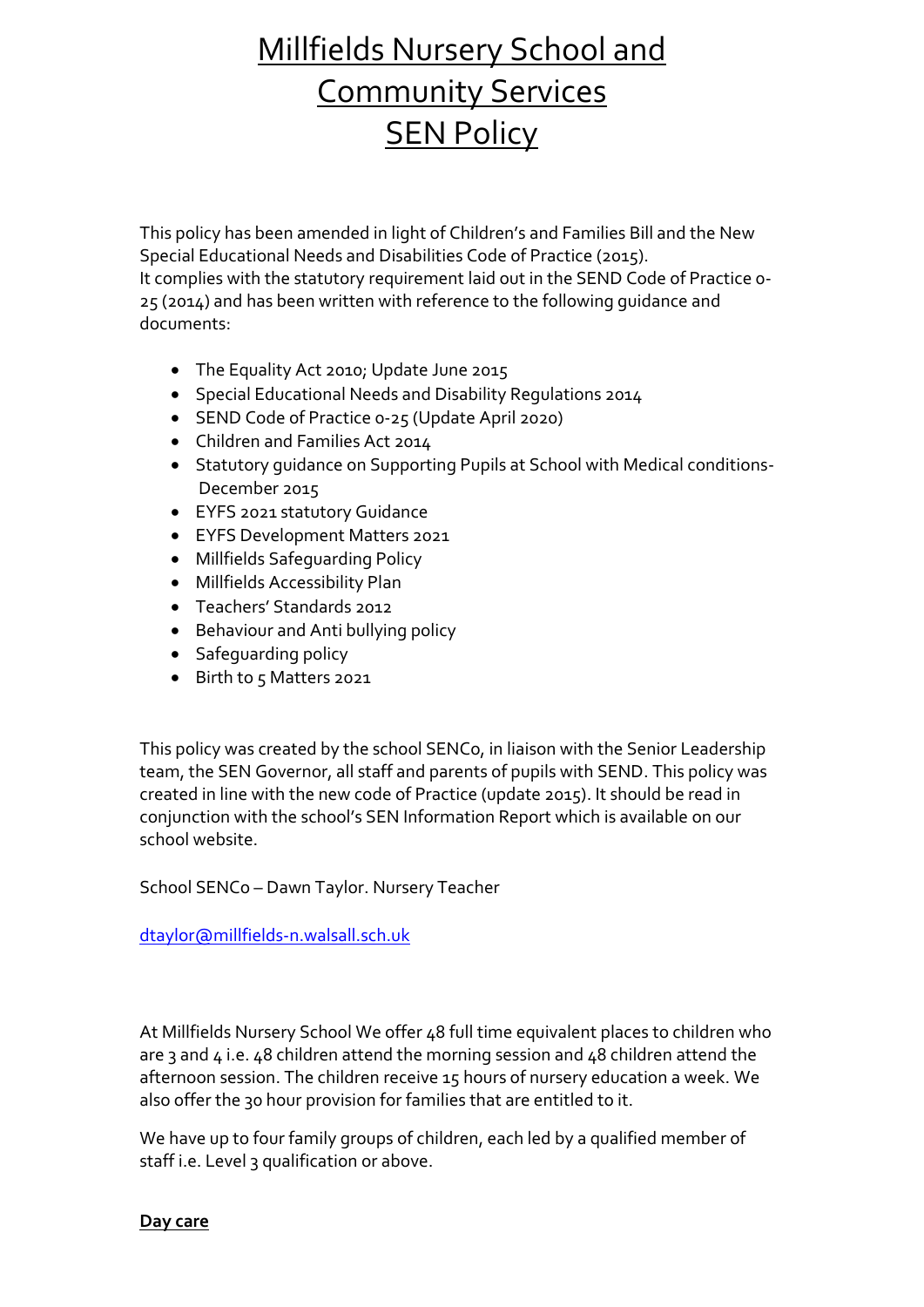We offer day care for working parents for children aged two to three years. It is open from 8.30am until 3.15pm.

The Head teacher is the head of the whole establishment. We also have a day care manager.

## Aims and Objectives

# **Definition of Special Educational Needs**

**(**Code of Practice 2014) Children have a learning difficulty if they:

- Have a significantly greater difficulty in learning than the majority of children of the same age; or
- Have a disability which prevents or hinders them from making use of educational facilities of a kind generally provided for children of the same age in schools within the area of the local education authority
- Are under compulsory school age and fall within the definitions above or would do so if special educational provision was not made for them.

## **Aims**

Children may have special educational needs either throughout or at some time during their school career. We aim to --

- Enable each child to develop and achieve according to their own needs regardless of ability, race, gender or religion.
- Provide a curriculum which allows for the individual development of each child, breaking the learning process into small steps when necessary.
- Involve parents in all decisions relating to their child and recognise the vital role they play in supporting their child's learning.
- Seek the views of the child and take them into account when possible.
- Liaise with and draw upon the expertise of other professional agencies.

## **Objectives**

These aims will be achieved by:-

- Ensuring that the learning environment, experiences and resources deployed in the setting are designed to meet the needs of all children.
- Early identification of a child's special educational needs by collaboration with parents/carers, other settings, nursery staff and professional agencies.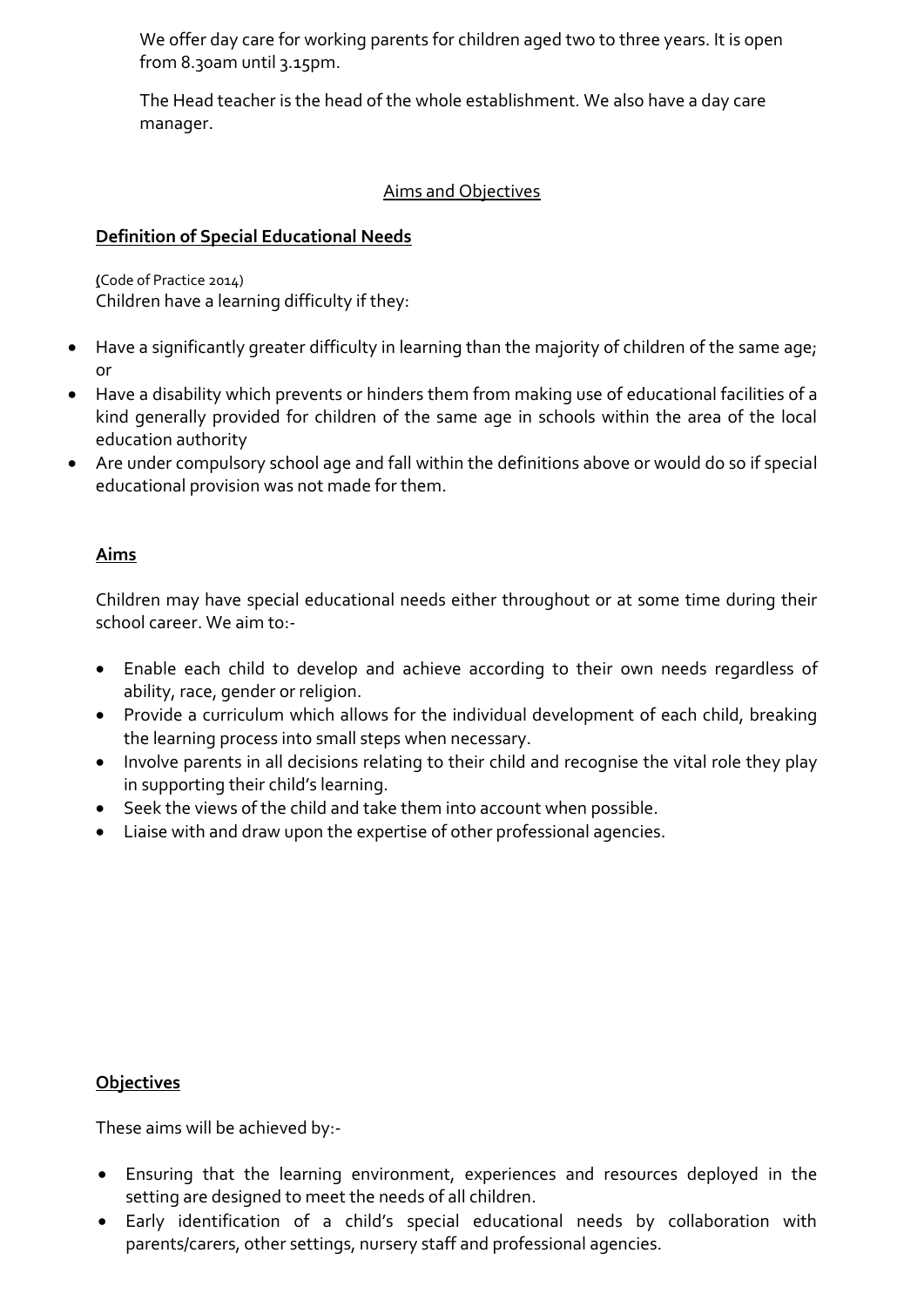- Ensuring that all children experience a learning environment that is sensitive to their needs, allowing them to learn at their own rate with progression along a continuum setting clear and achievable targets where appropriate.
- Employing a whole school approach to the identification, assessment and provision for children with special educational needs and implementing a Graduated Response (Code of Practice) where appropriate.
- Listening to the wishes of the child concerned in light of their age and understanding.
- Ensuring that opportunities are provided for discussion with parents/carers to discuss their child's progress, share information and decide future action.
- Working with outside agencies, Special Education professionals and parents in partnership to ensure that a child's needs are met appropriately.
- Plan, evaluate and implement individual education plans with clear learning objectives (based on the Code of Practice three stage model) with regular reviews within prescribed time limits to assess their effectiveness and listen to the views of all involved.
- Deploy individual support when appropriate to meet the needs of individual children.
- The SENCo will keep the governing body informed of the needs and requirements of children with special educational needs within the setting.
- Provide support and advice for all staff working with pupils with Special Educational Needs or Disabilities.

# Identifying Special Needs

Assessment of all children is a continuous process of observation and record keeping. Practitioners at Millfields monitor a child's development in line with other children in the setting and employ a whole school approach. The assessments are made through observing your child in a variety of ways not only by the child's key worker but other staff members too. We observe how children interact with the environment, other children, and other adults, how they cope with different times of the day, targeted work through small group time, their understanding of language and how they use language.

Although a child may be at an earlier stage of development than peers of a similar age they may still be seen to be making progress. Taking this into account if a child fails to make adequate progress despite receiving quality teaching, differentiated learning opportunities and resources through normal provision a special educational need is identified and a Graduated Response is triggered.

There are four broad areas of SEN where children may have extra needs. This may be in one or more areas as set out by the code of practice (2014)

- o Communication and interaction
- o Cognition and Learning
- o Social, mental and emotional health
- o Sensory and / or physical needs

Other factors that are not SEN but may impact on progress and attainment

**Disability**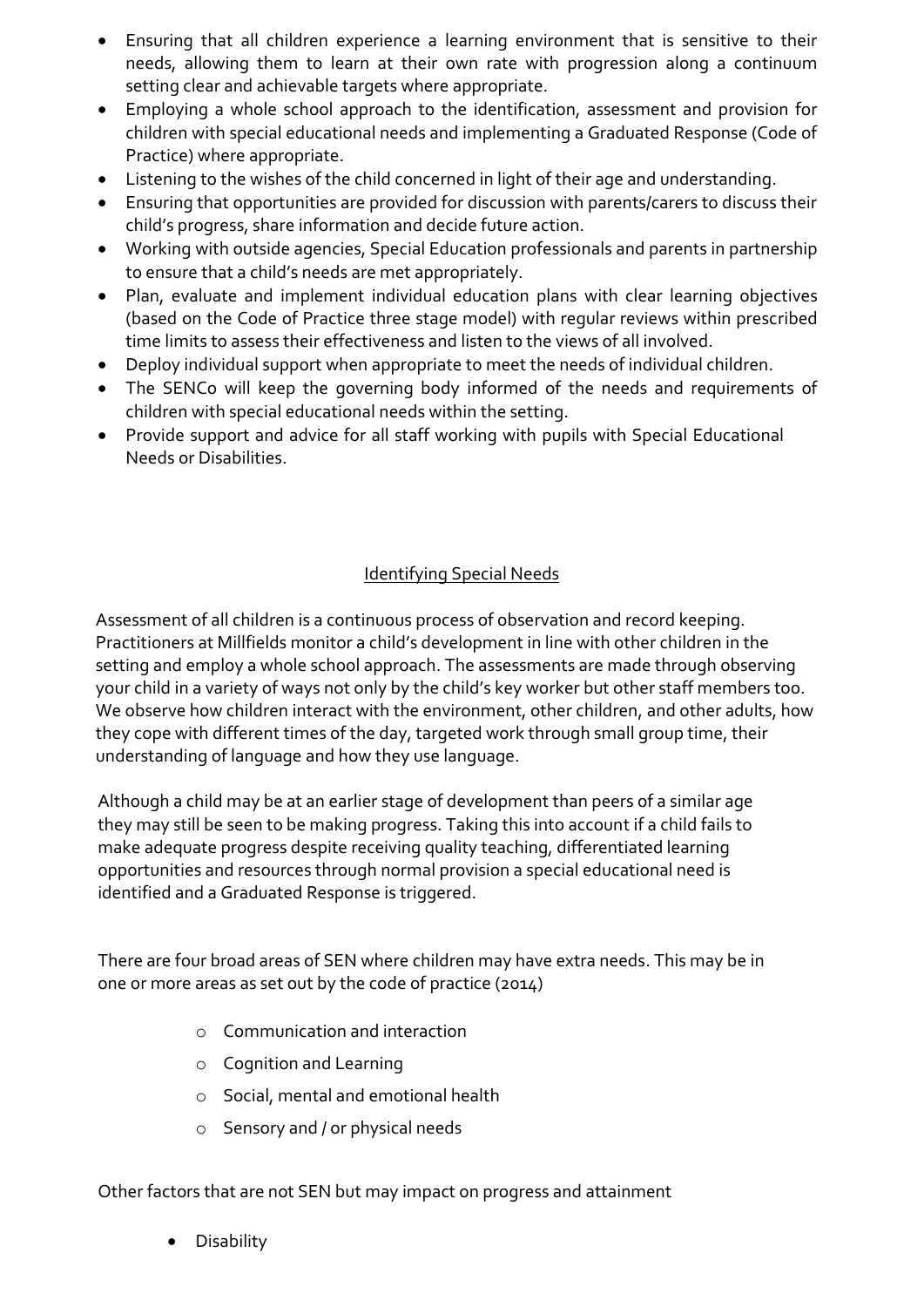- Attendance and punctuality
- Health and welfare
- $\bullet$  FAL
- Being in receipt of Pupil Premium grant
- Being a looked After Child
- Being a child of a service man or woman

#### A graduated approach to SEN support

#### **Graduated Approach**

If we feel that a child is not making the adequate progress we would like to or we are concerned about their safety within the nursery, we will arrange a meeting with the child's parents/carers to discuss any of the concerns we may have. This open two way meeting is to discuss the needs of the child, from both the parent and nursery point of view.

This meeting will have the child's key worker and the Nursery SENCo . The parents/carers are welcome to bring along someone for support.

## **Assess, Plan Do, Review**

The school will undertake a cycle of Assess, plan, do and review before a pupil is identified as having an SEN need. This is done after quality personalised teaching targeting an area of weakness from the child's key worker and support staff, intervention and adjustments have been made, discussions with the SENCo with regard to children's assessment and development have been had.

#### **Assess**

Assessment methods we use at Millfields to help identify special educational needs include:

- The Early Years Foundation Stage (EYFS) outcomes as guidance
- Birth to 5 Matters guidance to support development and learning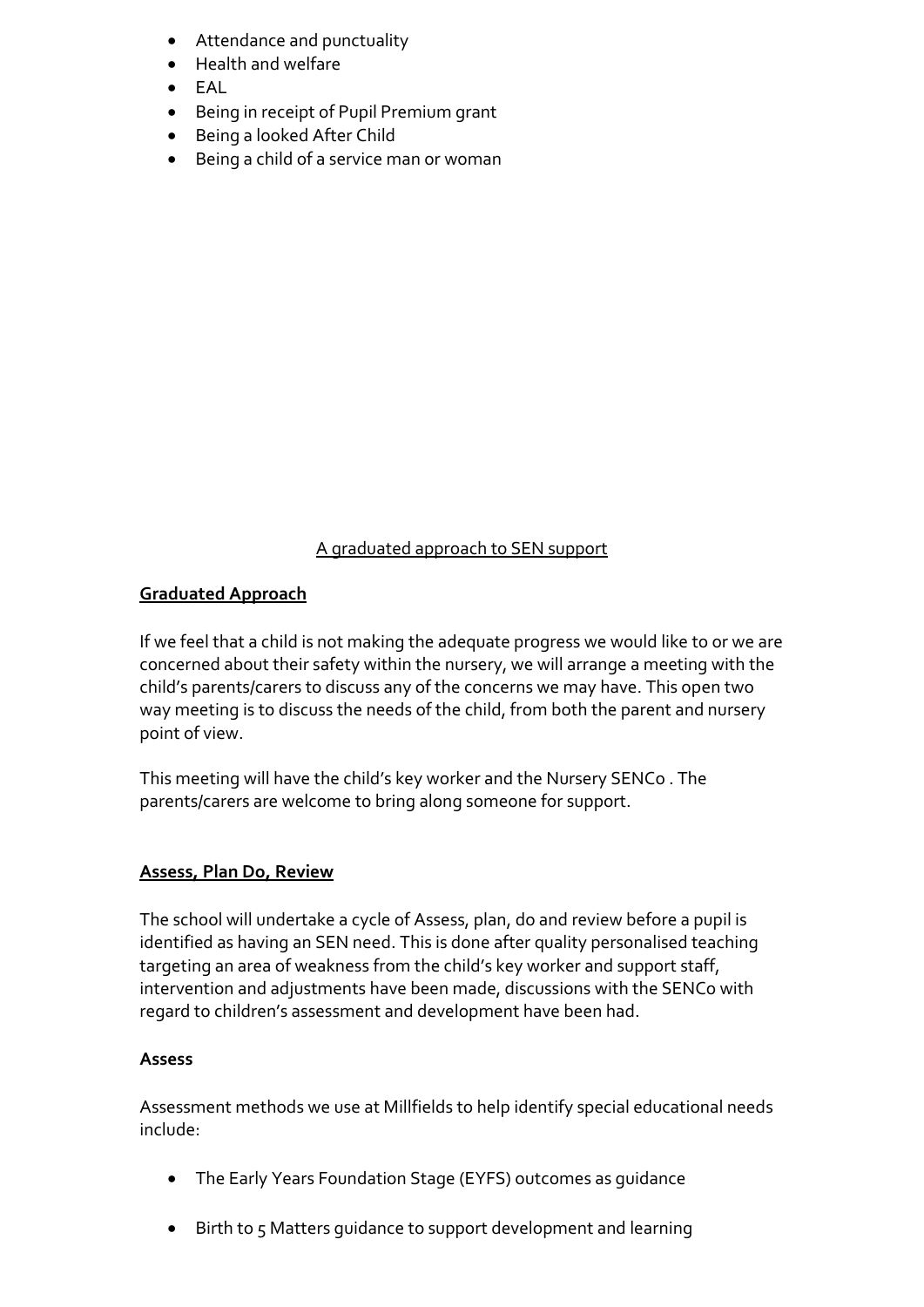- Information collated from home visits in discussion with parents
- Information from other settings
- Discussions with parents on a daily basis
- Information from previous setting/childminder
- Initial concerns, discussions with staff, observations of pupils
- Holistic observations of the child.
- Pupil passport
- SEN support plan reviews
- Intervention groups and 1:1 support
- Data analysis
- Parent consultations
- Key worker meetings
- Referrals from outside agencies
- Recommendations from Safeguarding meetings, PEP meetings

The assessment is reviewed regularly, ensuring that support and intervention is matched to need.

If children join Millfields Nursery already identified as having a Special Educational Need we work closely with the people already identified as having worked with the child. We use that information to jointly set targets and identify possible support strategies. We also work together to formulate a transition plan ready for when the child starts Millfields.

## **Plan**

Where it is decided that a child requires SEN support parents are notified and are involved in the agreement of intervention and support requirements which have been selected to meet the outcomes of the child. Discussion regarding impact on progress and development will also take place along with setting a date for the review. This will be recorded on Millfields documentation (SEND Support Plan).

All staff who work with the child are made aware of the child's needs, along with a copy of the targets and support documents they will require to record evidence.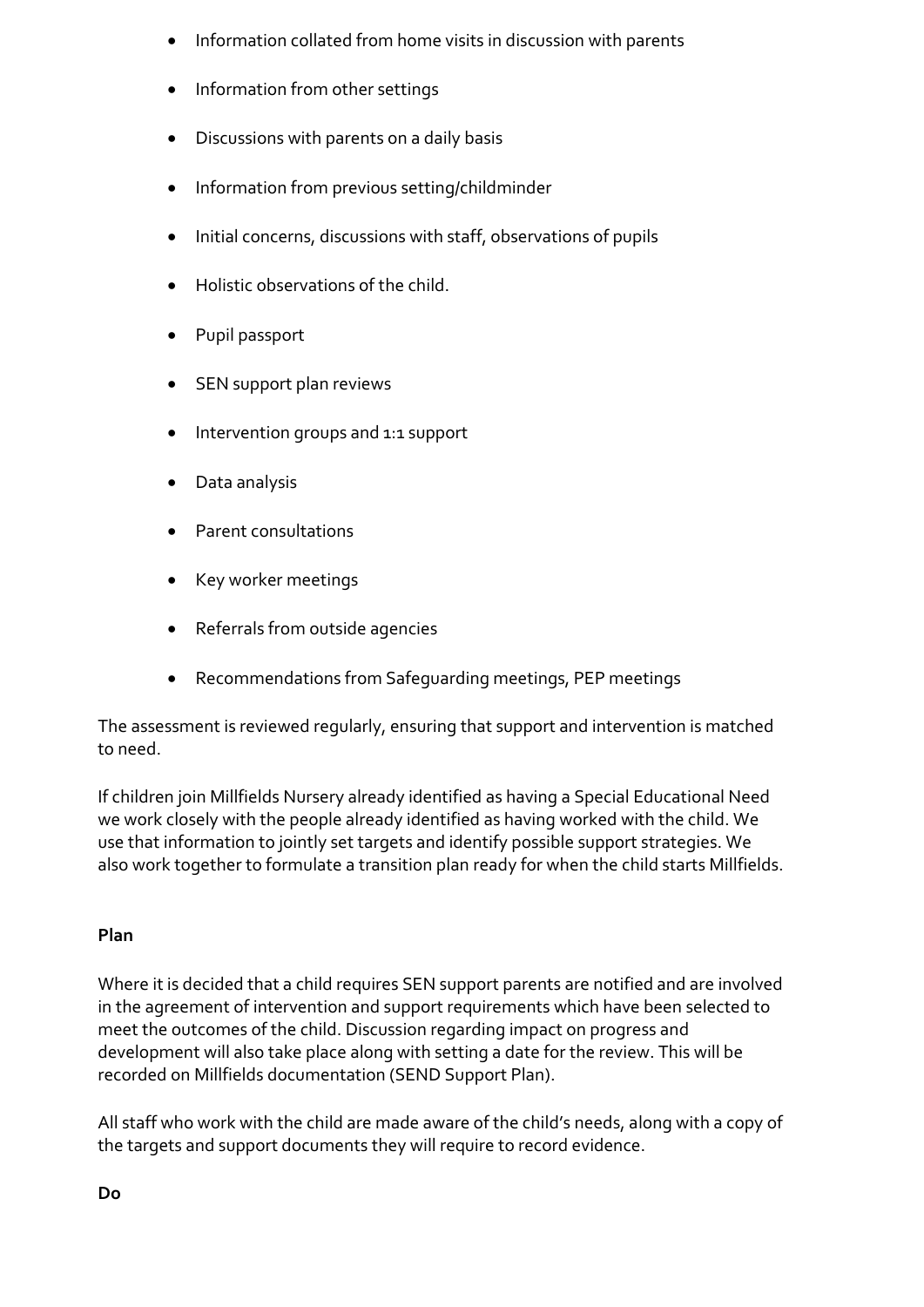The child's key worker is responsible for working with the child on a daily basis. Where intervention and 1:1 support takes place outside of the group, the key worker still remains responsible. Key workers work closely with support staff in delivering targeted support. The SENCo will support all staff in the implementation of targets and documentation.

## **Review**

The review of the support, intervention and targets set and their impact on the child will be reviewed in line with the agreed date. The impact will be evaluated alongside the parents views. Children's views will be recorded based on observations during the nursery session. This will in turn inform the next step of intervention and support. Parents are involved in this meeting and in the target setting and intervention process. Parents will have clear information about the evaluation and next steps.

If a child is not making expected rate of progress, regardless of the intervention strategies provided by nursery, then outside advice will be sought. The nursery always obtains parents' permission to discuss their child with other professionals and informs parents of the outcomes of such discussions and involvement. Once outside agencies are involved the SEN Support plan becomes enhanced.

For a very small percentage of pupils, whose needs are significant and complex and the SEN Support required to meet their needs cannot reasonably be provided from within the school's own resources, a request will be made to the local authority to conduct an assessment of education, health and care needs . This may result in an Education, Health and Care (EHCP) plan being provided which brings together health and social care needs. Please see Walsall Local Offer information

<http://www.mywalsall.org/fis/walsall-send-local-offer/>

## Managing pupils needs on the SEN register

At Millfields nursery school we use Walsall Local Authority templates for our intervention support and implementation of the assess, plan, do and review cycle, these are completed by the SENCo. In between review meetings staff, both key workers and support staff, use documentation to record evidence towards targets and intervention.

If it decided that a child is not making adequate progress, in discussion with the parents, additional consultation from external sources will be sought. The SENCo will make contact with the relevant services. If needed the SENCo will complete the relevant referral paperwork.

The SENCo maintains a central record with children identified as requiring SEN support.

## Criteria for exiting the SEN register/record

If it is felt that a child no longer requires additional support then the child can be removed from the SEN register. This decision is made through discussion with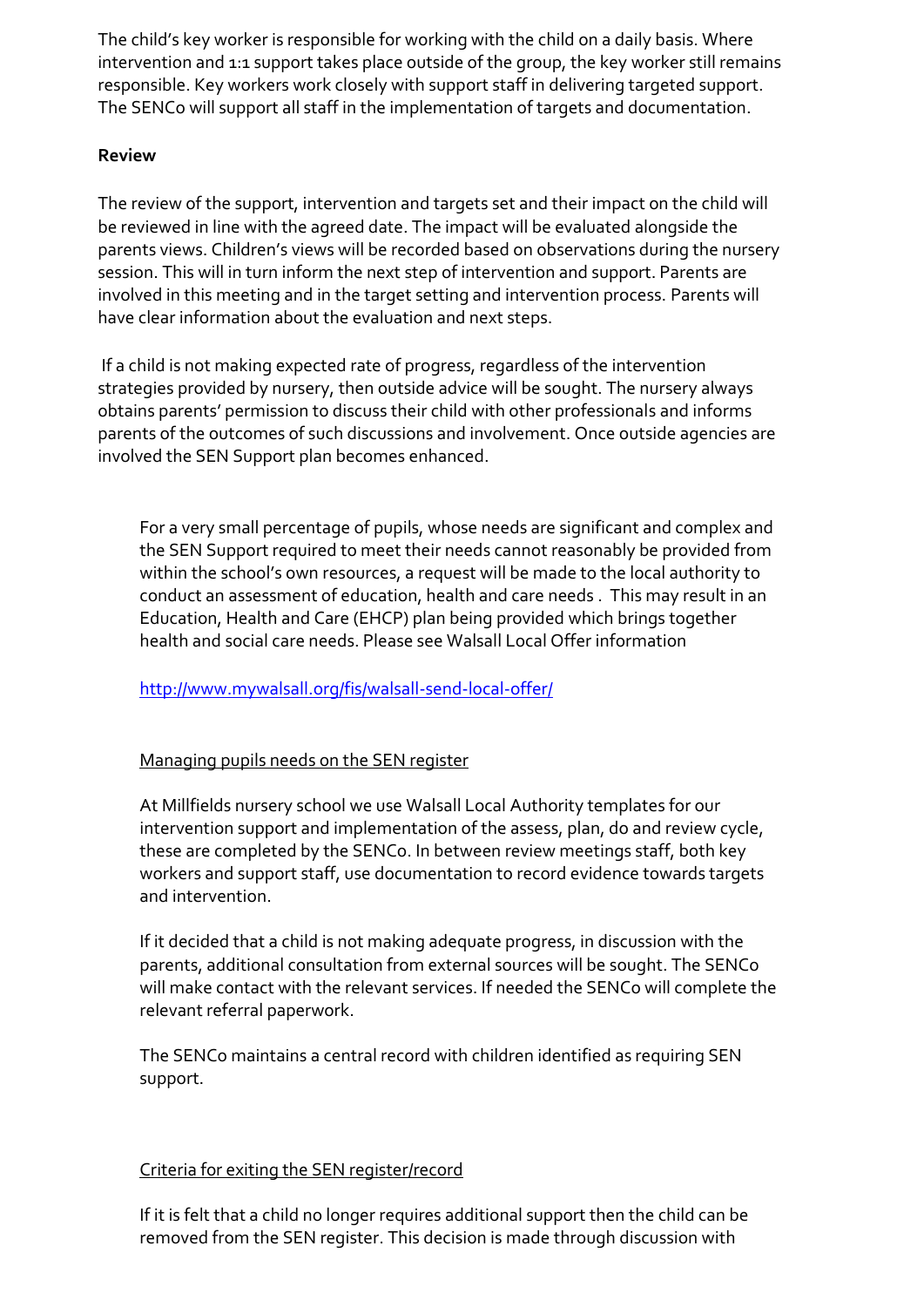parents, staff and the SENCo. There must be significant evidence to warrant this decision. Any pupil who is removed from the SEN register is monitored by the SENCO for a term.

## Supporting pupils and families

All local authorities must publish a Local Offer, setting out in one place information about what is available for children and families. It makes clear what they can expect from a range of local agencies including their statutory entitlements and what is available in early years settings.

Walsall's Local Offer can be found at:

<http://www.mywalsall.org/fis/walsall-send-local-offer/>

links to other agencies that support children and families in Walsall can be found at:

<https://www.wcld.co.uk/kb5/walsall/asch/localoffer.page?localofferchannel=0>

When a family make the important decision to send their child to Millfields Nursery School, further information regarding our admission arrangements can be found here:

[millfields-n.myeduwebsite.com/en/left/admissions/](http://millfields-n.myeduwebsite.com/en/left/admissions/)

Before a child starts Nursery we conduct a home visit. This is a fantastic opportunity for families to talk to the child's key worker about concerns or to raise any questions they may have. It also creates the opportunity for the child to meet their key worker in the comfort of their home.

When a child starts at Millfields they have sessions where they are accompanied with a parent for an hour, then unaccompanied for another hour. These days are generally in succession of each other. The child will then start as per their times. However, if a child has found this amount of time difficult, discussions with parents and key workers will be had as to best gradually build this time up for the child.

When children leave Millfields to start life in a new school, we arrange transition visits for all of the children's new teachers, where they can observe the children in the setting. They are also welcomed to a transition evening where staff can look through learning journeys and discuss children with key workers. Where possible we take the children to visit their new school also. Each child has a transition book to look at and share with their families before they start the new school. We also visit the children again later the following term, to see how they have settled and if the new teaching staff have any questions or suggestions for future transitions.

Additional to this, we invite teachers or SENCo's from the receiving school to attend the final review meeting. Here the transition paperwork is completed in discussion with parents, key worker, SENCo, LA SEN team and the new teachers/SENCo. Here further dates for additional visits will be made. With parental consent, all paperwork will be handed over to the new setting at this meeting, or if not appropriate at this time, it will be hand delivered to the school where a slip will be signed to say that it has been received.

## Supporting pupils at school with medical conditions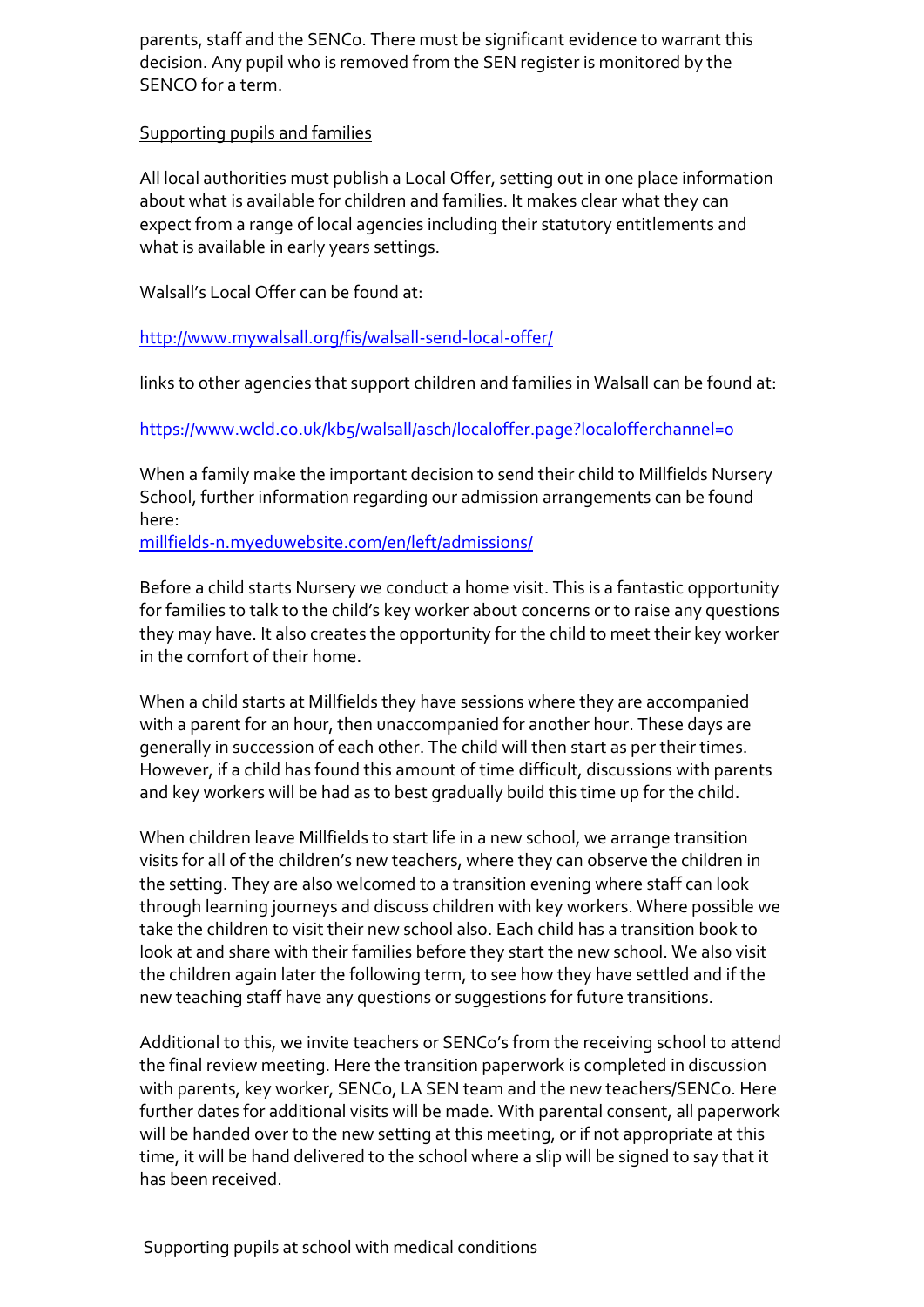Millfields recognise that children at school with medical conditions should be properly supported so they have full access to education, including school visits and physical education. Some children with medical conditions may be disabled and where this is the case Millfields will comply with its duties under the Equality Act 2010

Some may also have Special Educational Needs (SEN) and may have a Education, Health and Care (EHC) plan which brings together health and social care needs, as well as their special educational provision and the SEN Code of Practice is followed (2014)

## Monitoring and evaluation of SEND

At Millfields we follow a rigorous cycle of monitoring and evaluating the quality of our provision such as teaching, environment and learning journeys.

This is collated by parent views, observations of teaching and learning, learning walks, ECERS auditing tool, monitoring of learning journeys, link governor visits. The SENCo regularly meets with other SENCo's of other nurseries to discuss best practice and updates in local and national SEND.

This cycle of monitoring promote an active process of continual review and improvement of provision of all pupils.

## Training and resources

In order to maintain and develop the quality of teaching and provision to respond to the strengths and needs of all children, all staff are encouraged to undertake training and development.

Staff training needs are met through discussion with the SENCo, this may be identified training by the SENCo or training that the practitioner has identified for themselves. The SENCo arranges for the appropriate training, this may be individual or whole school. A child may arrive at Millfields already having a diagnosed need. This training is then arranged through the agency that is already working with that child.

All new staff undertake induction on taking up a post and this includes a meeting with the SENCo to explain the systems and structures in place around Millfields SEN provision and practice and to discuss the needs of individual children.

## Roles and responsibilities

Provision for children with special educational needs is a matter for everyone in the setting (Code of Practice 2014).

## Role of SEN Governor and Governing body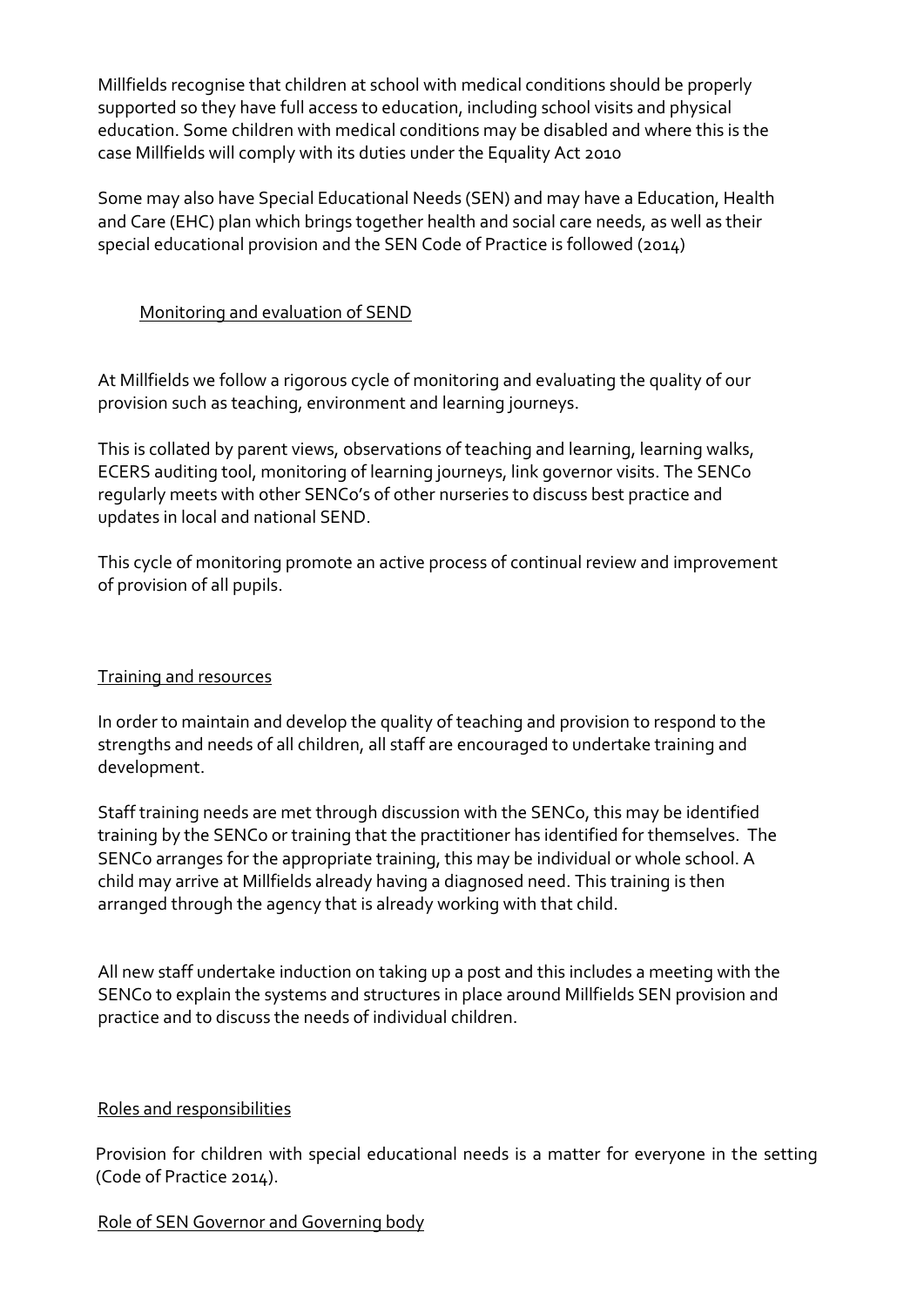The governing body will work with practitioners to determine the setting's general policy and approach to children with SEN. The Governing Body has a named SEN Governor. The governing body must, on at least an annual basis, consider and report on, the effectiveness of the school's work on behalf of children with special educational needs. As part of their Annual Report to Parents governors include information on the implementation of the governing body's policy on pupils with special educational needs and any changes to the policy during the last year.

# Role of Head Teacher:

The head teacher is responsible for the day-to-day management of all aspects of the setting's work, including provision for children with SEN.

# Role of the SENCo:

- Ensuring all practitioners in the setting understand their responsibilities to children with SEN and the Millfields approach to identifying and meeting SEN
- Advise and support other practitioners within the setting.
- Ensuring parents are closely involved throughout and that their insights inform action taken by the setting
- Ensure liaison with professionals or agencies beyond the setting in respect of children with **SEN**
- Ensure that appropriate SEND Support Plans are in place
- To keep the governing body closely informed.
- Monitors the progress of children on the SEN register at Millfields
- Regularly liaise with the head teacher to review the work of the setting in this area

## Role of the School Staff

Practitioners will be involved in the development and implementation of the SEN policy and be fully aware of procedures for identifying, assessing and making provision for children with special educational needs

## Storing and managing information

Millfields nursery school follows the local authority guidelines on retention and managing records in line with GDPR guidelines (2018).

## Accessibility

At Millfields we recognise that some children have various degrees of difficulty, so the additional support that they receive will depend upon their difficulty; children with greater need receive more support.

All staff are made aware of the resources that have been purchased and where they are kept. All staff are responsible for all children at Millfields and they are to ensure that any reasonable adjustments that are made will be implemented, with advice from the SENCo and the EY SEN Team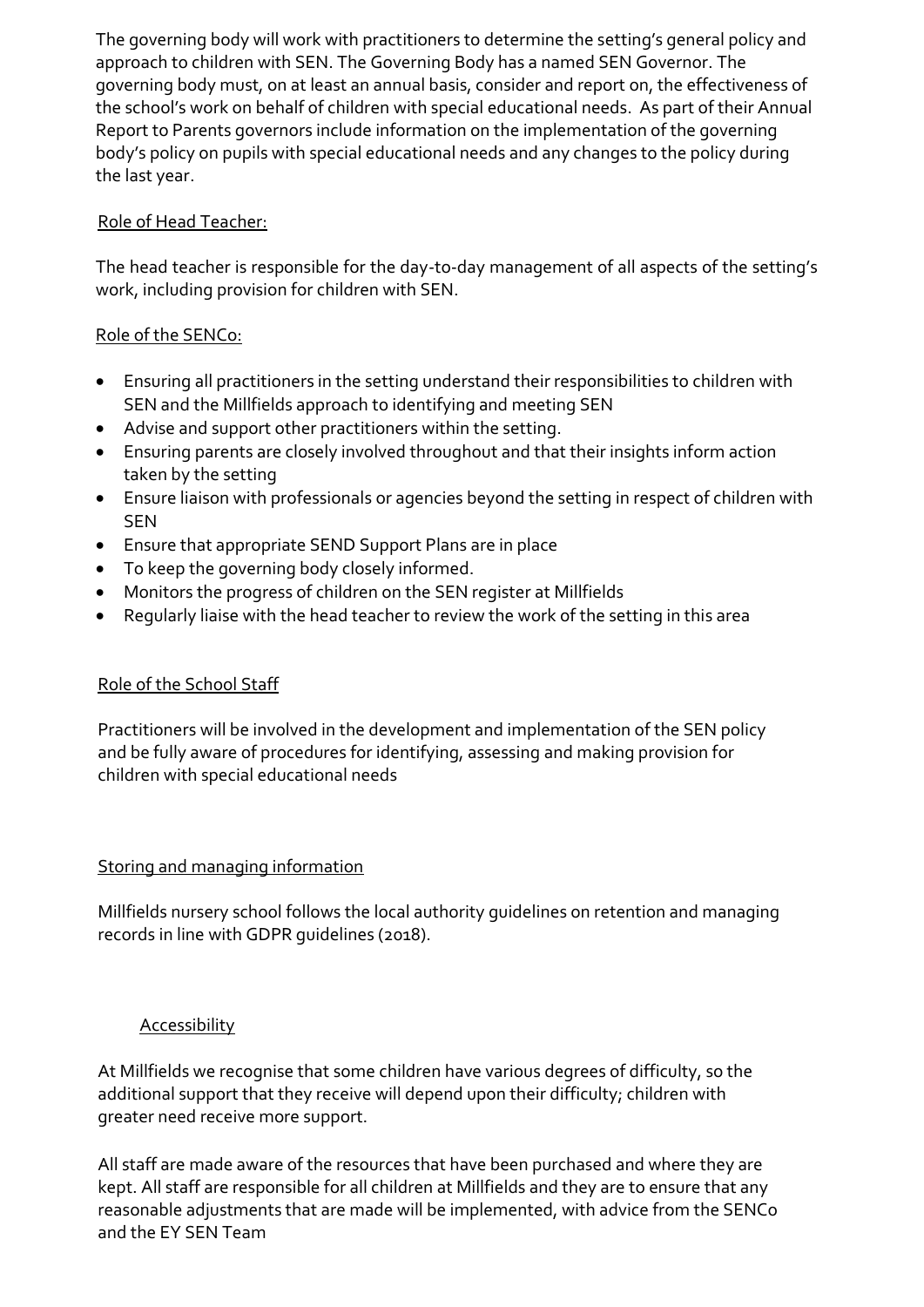We have a disability and access policy which is available on the school website and paper copies are available on our policy stand in nursery.

### Access to the building

At Millfields there are disabled parking bays outside of nursery. We have double open doors that are wide enough for wheel chair access. On the ground floor we have a disabled toilet. There is also access to a private room on the ground floor if needed for parents. For children, the nursery environment is one level. We have wide opening doors that lead to the garden. In the garden there are pieces of equipment that can physically challenge children but do not hinder their enjoyment of the outdoors. We also have a sensory/quiet room that is available for 1:1 or small group work.

## Off Site Visits

Risk assessments are carried out and procedures and measures are put into place to enable all children and parents to participate in all school activities. No child with SEND are excluded from any school provided activities.

Nursery news information is given in written and mobile phone text format. If parents need clarification or support with the accessibility of the information, staff are available to support with this through verbal communication.

Parents have contact with their child's key worker on a daily basis where they are able to discuss their child's day through a hand over. We also provide a parents consultation session once a term where parents have chance to discuss their child's development and look through their child's learning journey. At any time parents can speak to a member of the SLT or make an appointment at a more convenient time to discuss any concerns they may have.

## Dealing with complaints

At Millfields we welcome any comments parents would like to make, and are welcomed to give that feedback to the staff.

However if parents have a concern, or are worried regarding their child's education or care we also encourage them to comment.

In the first instance this matter can be raised with the child's key worker. If parents are still unhappy this matter can be discussed with the SENCo, through face to face meeting, telephone or in writing.

In the unlikely event that this matter is not resolved then an arranged meeting will take place with the SENCo and Head Teacher.

If the matter is still not resolved then the next steps would be to contact the SEN link governor (Eleanor Boycott) through writing. At this stage letters can be addressed to:

> SEN Link Governor c/o Millfields Nursery School,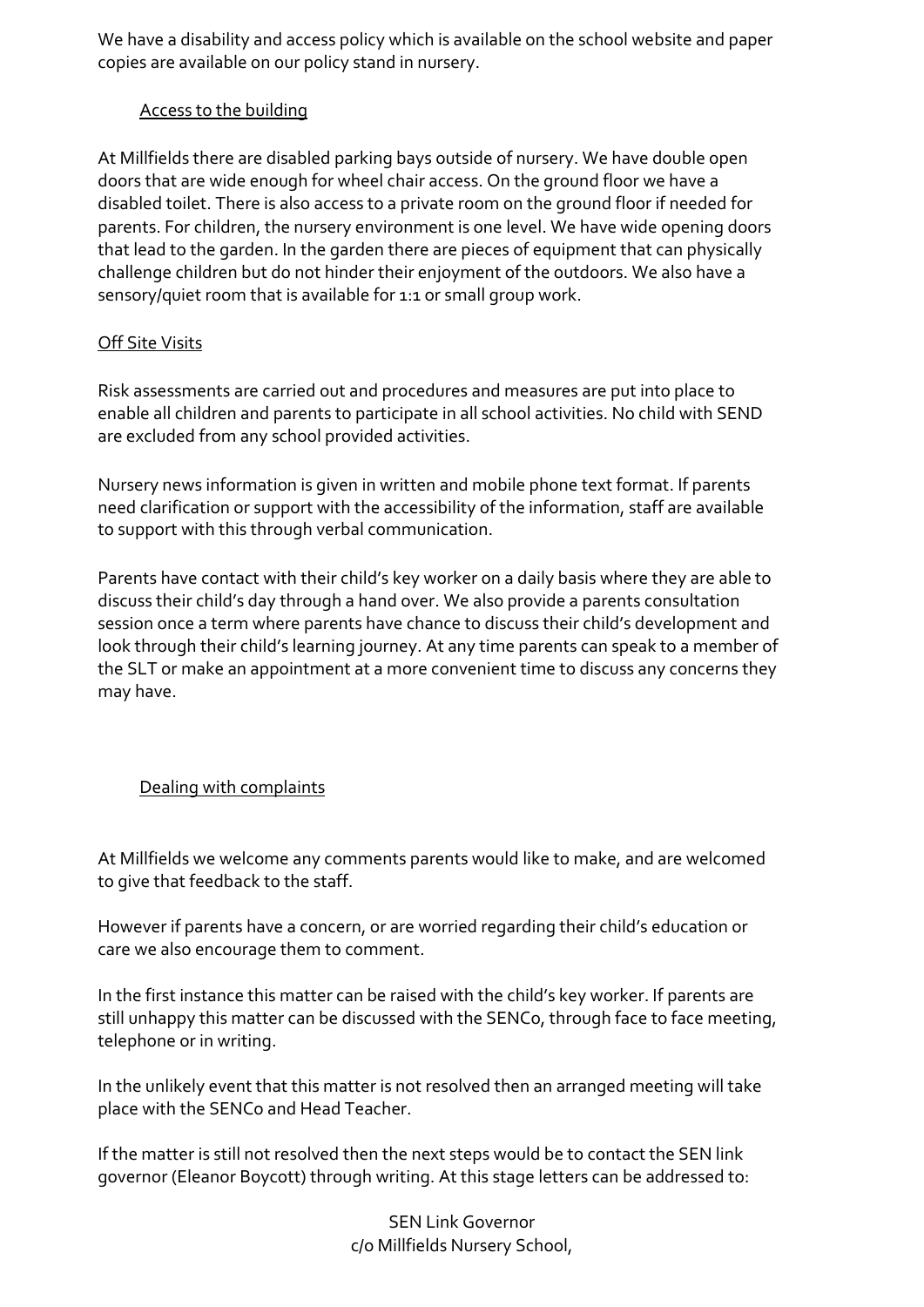## Lichfield Road, Bloxwich Walsall WS3 3LU

The link governor will investigate the complaint. This may be then referred to the full governing body for discussion.

The school's complaint procedures are set out in the school prospectus.

## Bullying

Children at Millfields are encouraged to be caring citizens. This is done through circle time, praising positive behaviour, celebrating achievements in our weekly Gold Book awards and by adults acting as positive role models.

Our behaviour and anti bullying policy can be found on our website and on our policy stand in nursery.

#### Further Information

The Walsall Local Offer can be found here:

<http://www.mywalsall.org/fis/walsall-send-local-offer/>

## References

The SEND Code of Practice (2014, updated 2015) The Code of Practice provides statutory guidance on duties, policies and procedures relating to Part 3 of the Children and Families Act 2014 and associated regulations

[www.gov.uk/government/uploads/system/uploads/attachment\\_data/file/399523/SEND\\_Code\\_of](http://www.gov.uk/government/uploads/system/uploads/attachment_data/file/399523/SEND_Code_of_Practice_approved_by_Parliament_29.07.14.pdf) [\\_Practice\\_approved\\_by\\_Parliament\\_29.07.14.pdf](http://www.gov.uk/government/uploads/system/uploads/attachment_data/file/399523/SEND_Code_of_Practice_approved_by_Parliament_29.07.14.pdf)

Supporting pupils at school with medical conditions Sept 2014.

[www.gov.uk/government/uploads/system/uploads/attachment\\_data/file/306952/Statutory\\_guida](http://www.gov.uk/government/uploads/system/uploads/attachment_data/file/306952/Statutory_guidance_on_supporting_pupils_at_school_with_medical_conditions.pdf) [nce\\_on\\_supporting\\_pupils\\_at\\_school\\_with\\_medical\\_conditions.pdf](http://www.gov.uk/government/uploads/system/uploads/attachment_data/file/306952/Statutory_guidance_on_supporting_pupils_at_school_with_medical_conditions.pdf)

A glossary of SEND terms is included in the appendices of the SEND Code of Practice (Page 267)

[www.gov.uk/government/uploads/system/uploads/attachment\\_data/file/399523/SEND\\_](http://www.gov.uk/government/uploads/system/uploads/attachment_data/file/399523/SEND_Code_of_Practice_approved_by_Parliament_29.07.14.pdf) Code of Practice approved by Parliament 29.07.14.pdf